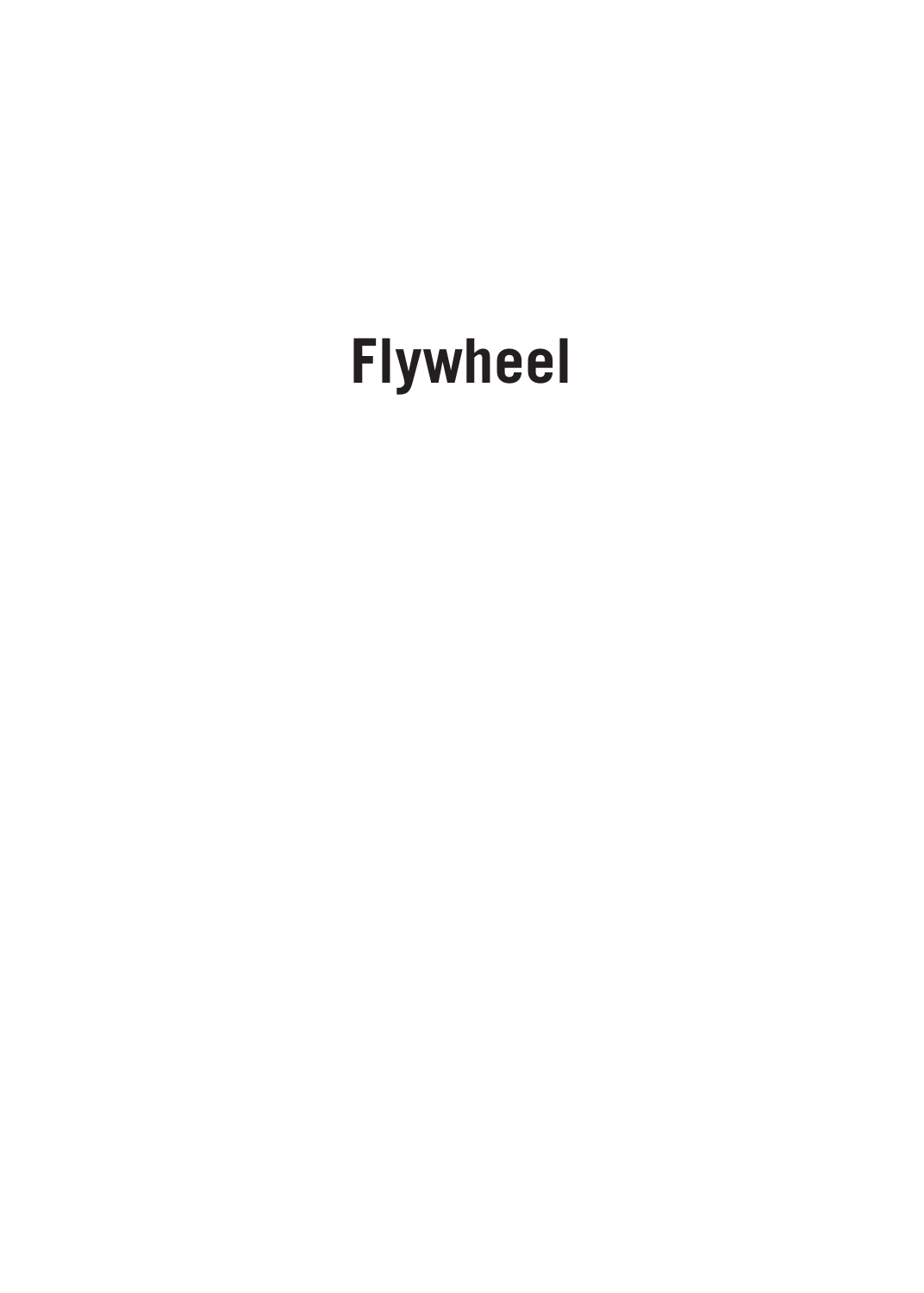*For Len-Mike and Olé.*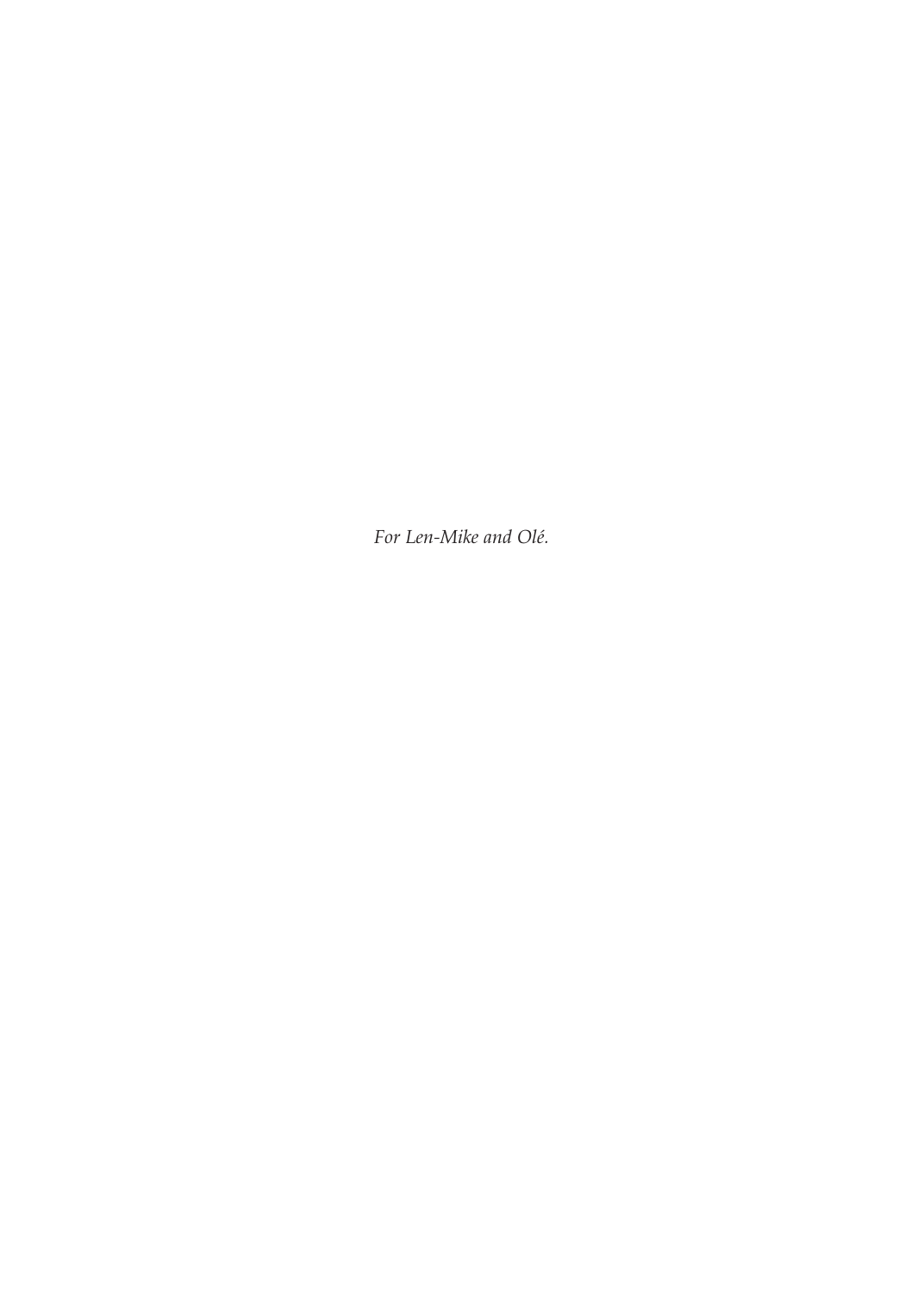# **Flywheel**

### *Transformational Leadership Coaching for Sustainable Change*

### Elle Allison-Napolitano

*Foreword by Rob and Kathy Bocchino*

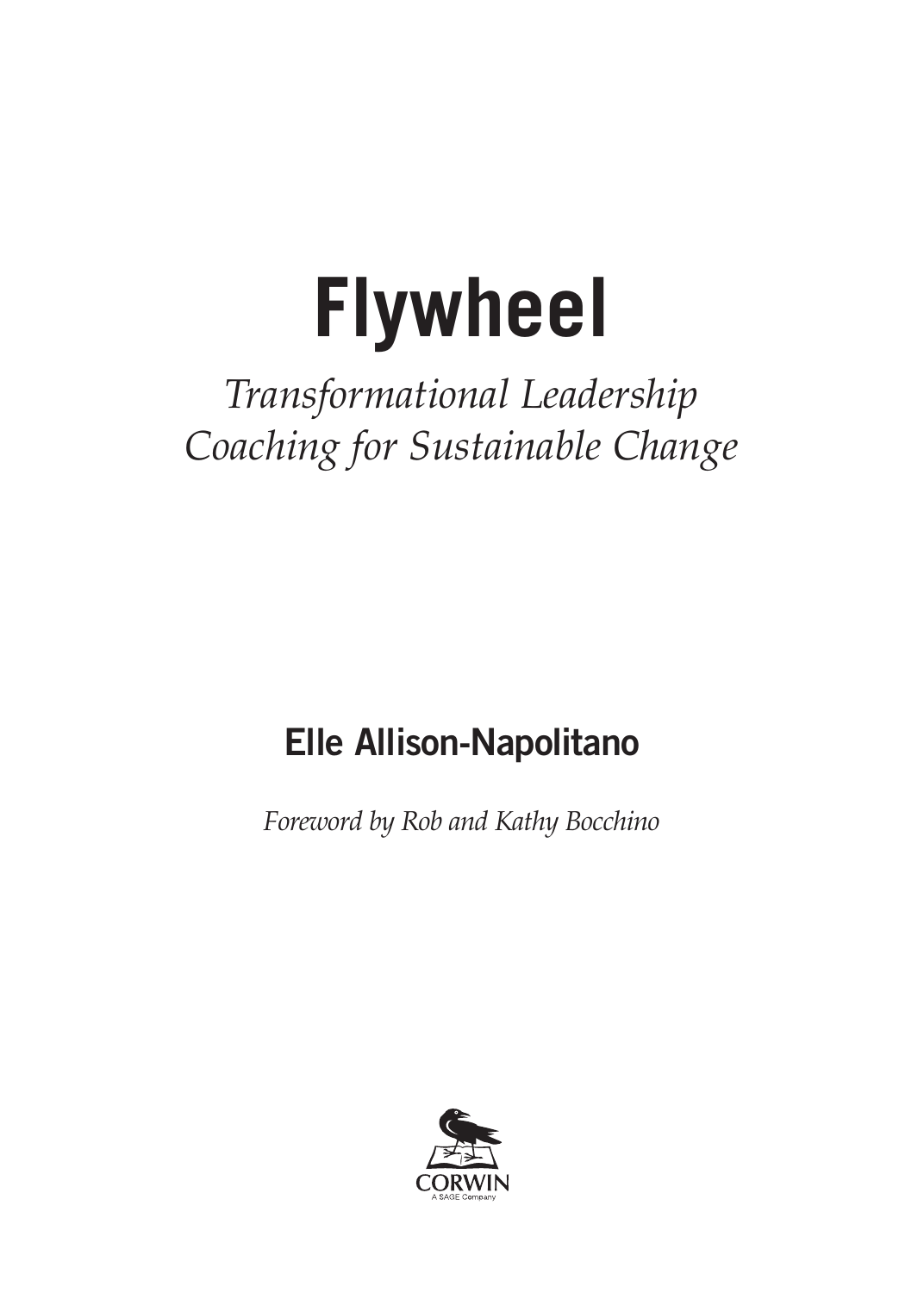

#### FOR INFORMATION:

Corwin A SAGE Company 2455 Teller Road Thousand Oaks, California 91320 (800) 233-9936 www.corwin.com

SAGE Publications Ltd. 1 Oliver's Yard 55 City Road London EC1Y 1SP United Kingdom

SAGE Publications India Pvt. Ltd. B 1/I 1 Mohan Cooperative Industrial Area Mathura Road, New Delhi 110 044 India

SAGE Publications Asia-Pacific Pte. Ltd. 3 Church Street #10-04 Samsung Hub Singapore 049483

Acquisitions Editor: Arnis Burvikovs Associate Editor: Desirée A. Bartlett Editorial Assistants: Mayan White and Ariel Price Production Editor: Melanie Birdsall Copy Editor: Janet Ford Typesetter: C&M Digitals (P) Ltd. Proofreader: Victoria Reed-Castro Indexer: Molly Hall Cover Designer: Rose Storey Permissions Editor: Jennifer Barron

#### Copyright 2013 by Corwin

All rights reserved. When forms and sample documents are included, their use is authorized only by educators, local school sites, and/or noncommercial or nonprofit entities that have purchased the book. Except for that usage, no part of this book may be reproduced or utilized in any form or by any means, electronic or mechanical, including photocopying, recording, or by any information storage and retrieval system, without permission in writing from the publisher.

All trade names and trademarks recited, referenced, or reflected herein are the property of their respective owners who retain all rights thereto.

Printed in the United States of America.

*Library of Congress Cataloging-in-Publication Data*

Allison-Napolitano, Elle. Flywheel : transformational leadership coaching for sustainable change / Elle Allison-Napolitano.

pages cm Includes bibliographical references and index.

ISBN 978-1-4522-6091-4 (pbk.)

1. Executive coaching. 2. Leadership—Study and teaching. I. Title.

HD30.4.A455 2013 658.4'07124—dc23 2013014806

This book is printed on acid-free paper.

13 14 15 16 17 10 9 8 7 6 5 4 3 2 1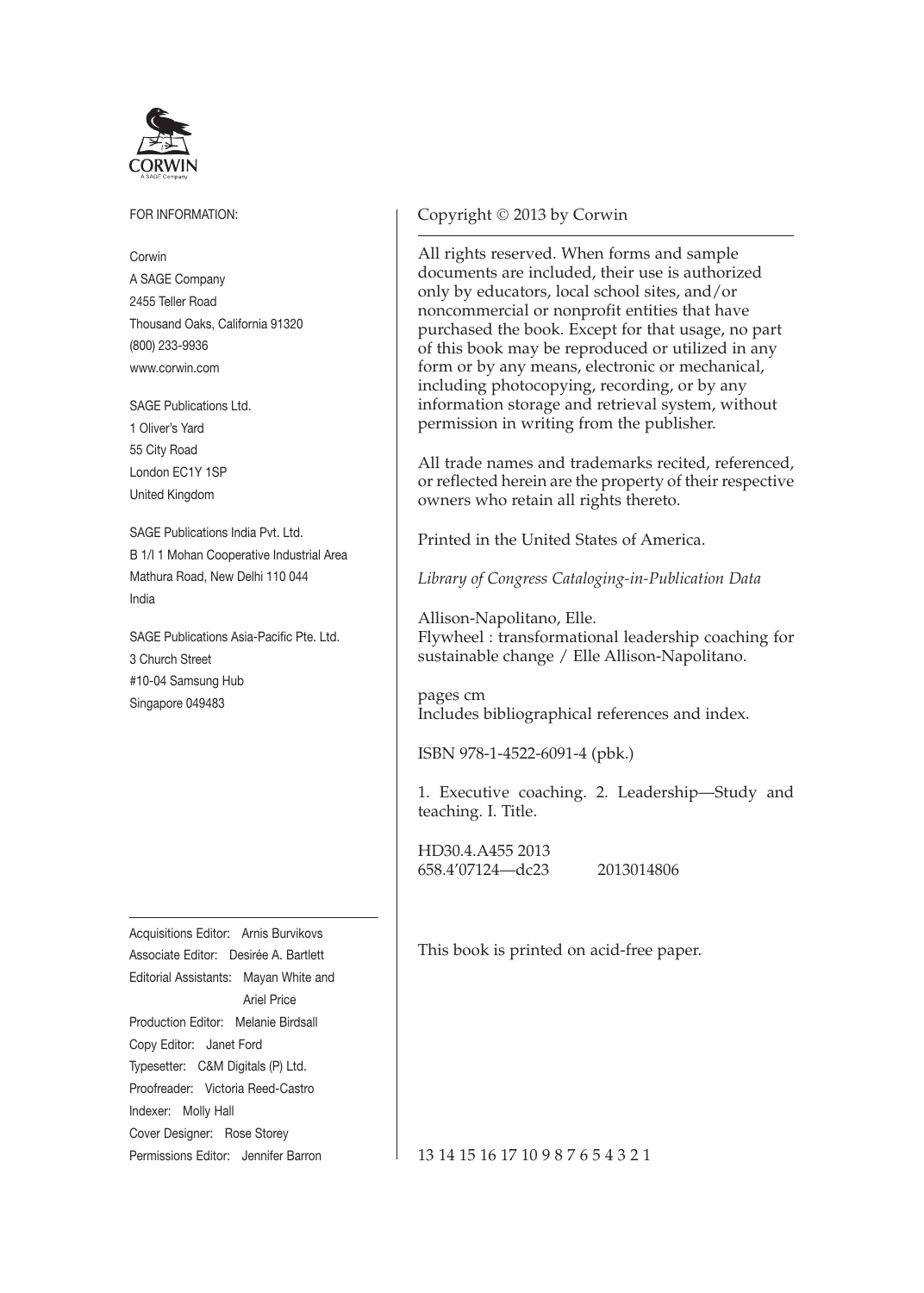## **Contents**

| Foreword<br>Rob and Kathy Bocchino                   | xiii           |
|------------------------------------------------------|----------------|
| Preface                                              | XV             |
| Acknowledgments                                      | xxi            |
| <b>About the Author</b>                              | xxiii          |
| <b>PART I. PROMISE</b>                               |                |
| <b>Chapter 1. The Meaning of Transformational</b>    |                |
| <b>Leadership Coaching</b>                           | 3              |
| A Story of Transformational Leadership               | 3              |
| <b>Transformation Theory</b>                         | $\overline{4}$ |
| Transformation Seen Through Carrie and Sarah's Story | 5              |
| Transformational Leadership Coaching                 | 7              |
| The Transformational Leader                          | 8              |
| <b>Agents of Change</b>                              | 8              |
| From Transformational Leadership to                  |                |
| <b>Transformed Organizations</b>                     | 9              |
| What if Your Leadership Coaching Initiative          |                |
| Played a Bigger Game?                                | 10             |
| <b>Chapter 2. Coach More, Lead More</b>              | 11             |
| Coaching Is Leadership                               | 11             |
| Empowerment                                          | 12             |
| Opportunities for Leaders to Coach                   | 12             |
| It Begins With a Conversation                        | 13             |

| It begins with a Conversation                       | 1.5 |
|-----------------------------------------------------|-----|
| Norah's Story                                       | 13  |
| On-the-Job Leadership Coaching for Teacher Leaders: |     |
| The Key to Deep and Sustainable Change              | 14  |
| To Coach or Not to Coach                            | 15  |
| When to Coach                                       | 15  |
| When Not to Coach                                   | 16  |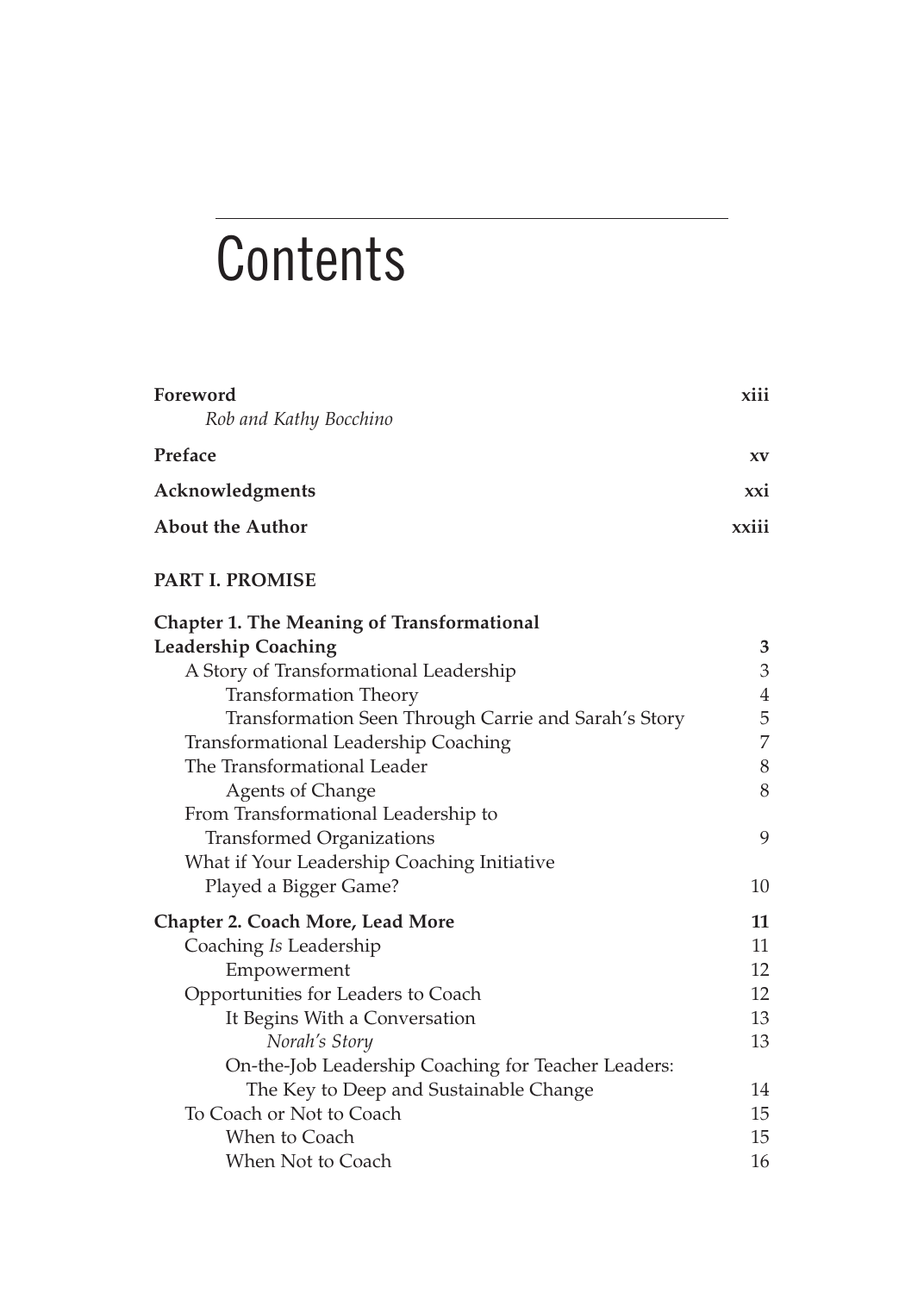| Portals to Coaching                        | 16 |
|--------------------------------------------|----|
| Long-Term Leadership Coaching: A Series of |    |
| <b>Powerful Coaching Conversations</b>     | 17 |
| Just-in-Time Leadership Coaching:          |    |
| A Single Powerful Coaching Conversation    | 18 |
| <b>Walkabout Leadership Coaching</b>       | 19 |
| Leadership Coaching as a Way of Being      | 20 |
| Answering the Call                         | 20 |
| Called to Coaching                         | 20 |
| Reflecting on Your Inventory Results       | 22 |
| On to Part II!                             | 22 |

#### **PART II. PROJECTS**

| <b>Chapter 3. The Greater Good: What Leaders</b>        |    |
|---------------------------------------------------------|----|
| Want You to Coach Them On                               | 25 |
| Projects                                                | 26 |
| The Relevance of Projects to Coaching Conversations     | 26 |
| What Makes a Project?                                   | 27 |
| The Greater Good                                        | 28 |
| The Greater Good Defined                                | 28 |
| Wisdom and the Greater Good                             | 28 |
| The Greater Good in Action                              | 30 |
| Helping Leaders Select Coaching Projects                | 31 |
| What Could You Be Coached On?                           | 34 |
| Additional Tools Related to This Chapter                | 34 |
| <b>Chapter 4. The First 100 Days</b>                    | 35 |
| What's So Big About the First 100 Days?                 | 36 |
| The Power of a Good Launch                              | 36 |
| A Powerful Coaching Tool: The Relevancy of              |    |
| First 100-Day Plans to Coaching                         | 37 |
| The First 100-Day Plan Defined                          | 37 |
| <b>High Impact Actions</b>                              | 38 |
| The First 100-Day Plan Template                         | 39 |
| Descriptions of the Actions in Each Phase               | 39 |
| Phase I. The First 33 Days: Build Excitement, Interest, |    |
| Knowledge, and Demonstrate Systemic Coherence           | 39 |
| Phase II. The Second 33 Days: Metrics, Pilot,           |    |
| Innovate, Tinker, Insight, Communicate                  | 40 |
| Phase III. The Third 33 Days: Celebrate Early Wins      |    |
| and Favorite Mistakes, Revise and Refine, Deepen        |    |
| the Movement, Secure Support, and Remove Barriers       | 41 |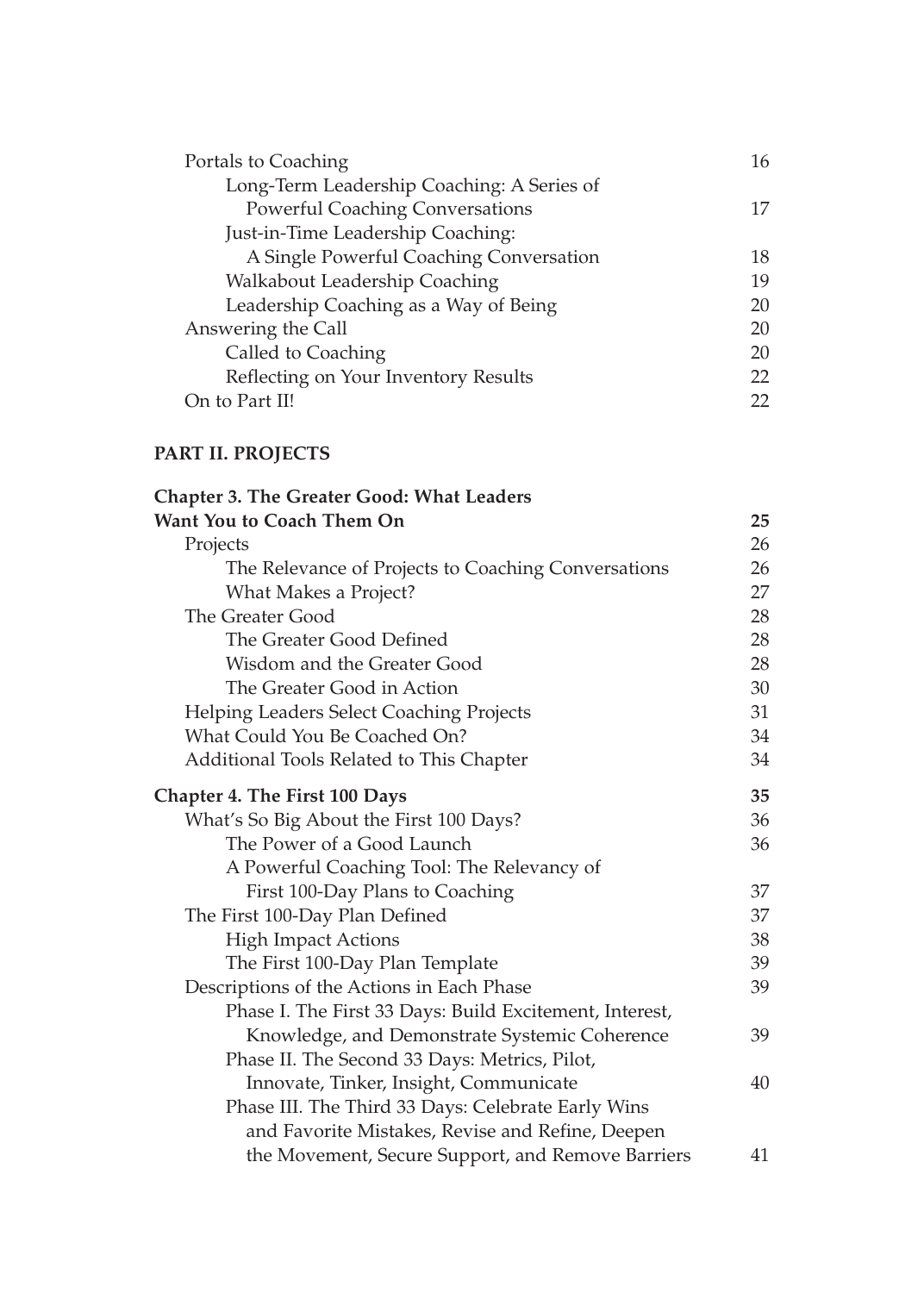| <b>Final Guidelines</b>                       |     |
|-----------------------------------------------|-----|
| The Actions Are Prompts, Not Prescriptions    | 42. |
| Timing of Actions                             | 43. |
| Processes Leading to Artifacts, Deliverables, |     |
| Events, Decisions                             | 43. |

#### **PART III. PRACTICE**

| Chapter 5. The Flywheel System                             | 49 |
|------------------------------------------------------------|----|
| Flywheel Leadership Coaching Components                    | 50 |
| Component I. Be a Leadership Coach                         | 51 |
| Acceptance                                                 | 51 |
| Humility                                                   | 51 |
| <b>Trust</b>                                               | 51 |
| Respect                                                    | 52 |
| Service                                                    | 52 |
| Equifinality                                               | 52 |
| Compassion                                                 | 53 |
| Mindfulness                                                | 53 |
| Component II. Relationship: Come Together as               |    |
| Coach and Coachee                                          | 53 |
| Coach Into an Invitation                                   | 54 |
| Create the Invitation: May I Coach                         |    |
| You on That?                                               | 54 |
| Ground the Relationship: The First Meeting                 | 55 |
| Component III. The Coaching Agreement                      | 56 |
| Component IV. The Coaching Project and a                   |    |
| Plan for the First 100 Days                                | 57 |
| Component V. The Powerful Coaching                         |    |
| Conversation                                               | 57 |
| Component VI. Optional Onsite Visits and                   |    |
| <b>Event Reflection Coaching</b>                           | 57 |
| Component VII. Record Keeping and Reflection               | 58 |
| Component VIII. Celebration, Outcomes, and                 |    |
| Accountability                                             | 59 |
| Additional Tools Related to This Chapter                   | 60 |
| Chapter 6. The Powerful Coaching Conversation: An Overview | 61 |
| A Process Engineered for Inspiration                       | 61 |
| How the Powerful Coaching Conversation Process Works       | 63 |
| The Meaning of the Colors                                  | 63 |
| Step 1. Greetings and Accountability                       | 64 |
| <b>Accountability for Actions</b>                          | 65 |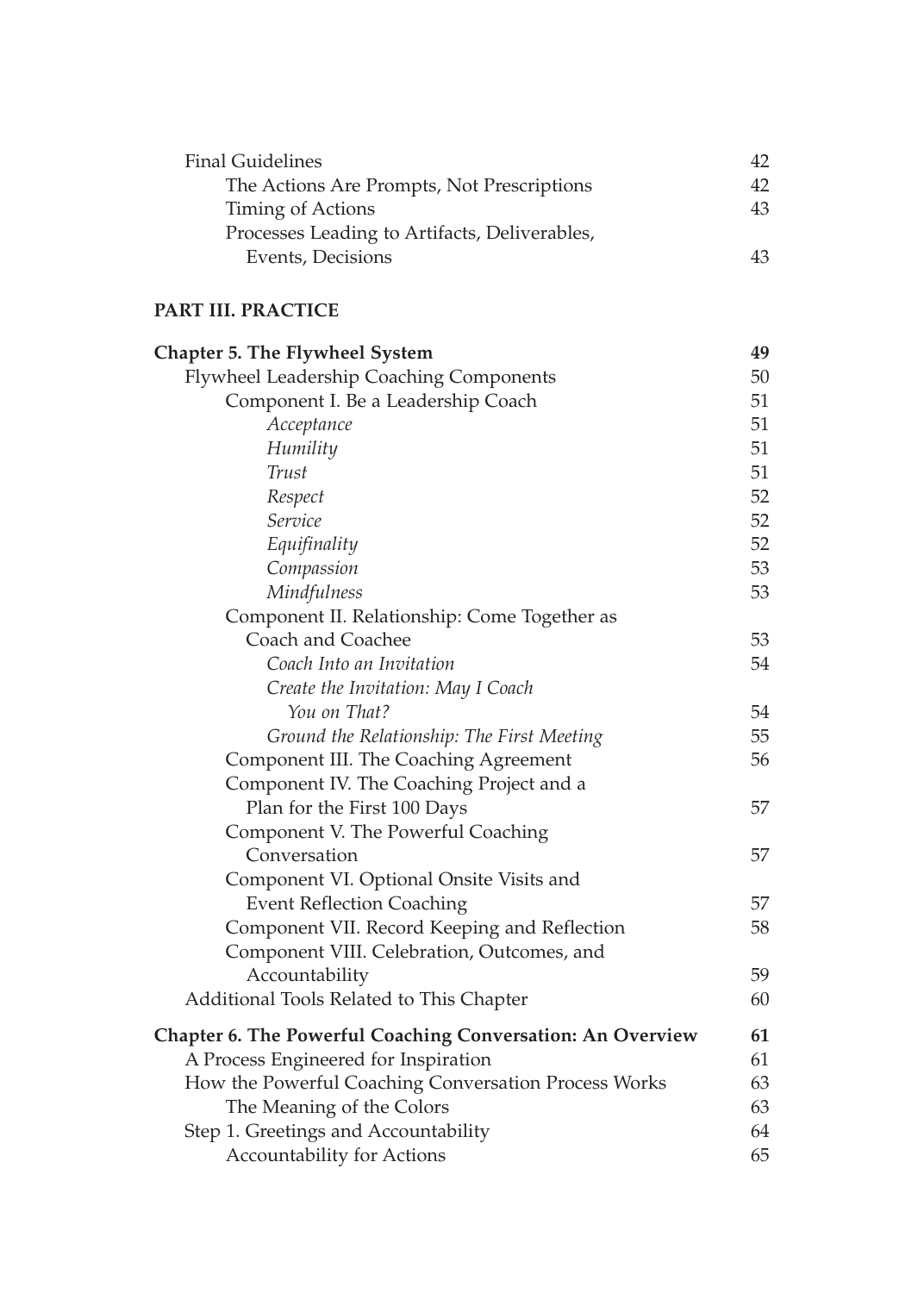| What Coaches Do In Step 1                                    | 65 |
|--------------------------------------------------------------|----|
| A Need for Restraint                                         | 65 |
| Closure and Transition to Step 2                             | 66 |
| Step 2. Connect to the Work and Focus This Coaching Session  | 66 |
| Sources of Focus                                             | 66 |
| Antagonistic Forces, and Windfalls, and Opportunities        | 67 |
| Step 3. Coachee Tells the Story                              | 67 |
| The Value of Listening                                       | 68 |
| What Coaches Do in Step 3                                    | 68 |
| Step 4. Question Assumptions and Deepen Understanding        | 69 |
| Step 5. Interact Through Thought Leadership Questions (TLQs) | 70 |
| Thought Leadership                                           | 70 |
| Step 6 and Step 7. Generative Reflection and Brainstorming   | 71 |
| A Different Place                                            | 71 |
| Step 8. Wisdom and Commitment to Action                      | 72 |
| Drawing the Conversation to Closure                          | 73 |
| "You're Going to Be Great"                                   | 73 |
| A Series of Powerful Conversations Leading to Wisdom and     |    |
| <b>Transformational Change</b>                               | 73 |
| A Journey That Trends Up                                     | 74 |
| Hills and Valleys                                            | 74 |
| A Series of Coaching Episodes                                | 75 |
| Meanwhile, Back in the Real World                            | 75 |
| It Ain't Always Pretty, But You're Going to Be Great         | 76 |
| Additional Tools Related to This Chapter                     | 76 |
| Chapter 7. Listen, Just Listen                               | 79 |
| What Listening Means to Coaching                             | 81 |
| What Listening Means to the Leaders You Coach                | 81 |
| Love and Shelter                                             | 82 |
| What Listening Means to the Coach                            | 82 |
| What Stops Coaches From Listening?                           | 83 |
| <b>Habits</b>                                                | 83 |
| <b>Habit Triggers</b>                                        | 83 |
| Anxiety and Other Emotions                                   | 83 |
| Fear of Not "Lookin' Good"                                   | 84 |
| In Need of Renewal                                           | 84 |
| What Coaches "Do" When They Listen                           | 85 |
| Fall to Silence                                              | 85 |
| More Than a Step in the Coaching Conversation                | 85 |
| They Release Their Personal Net of Memories                  | 86 |
| They Listen in Service of Their Coachees                     | 86 |
| They Listen With a "Coach's Mind"                            | 86 |
|                                                              |    |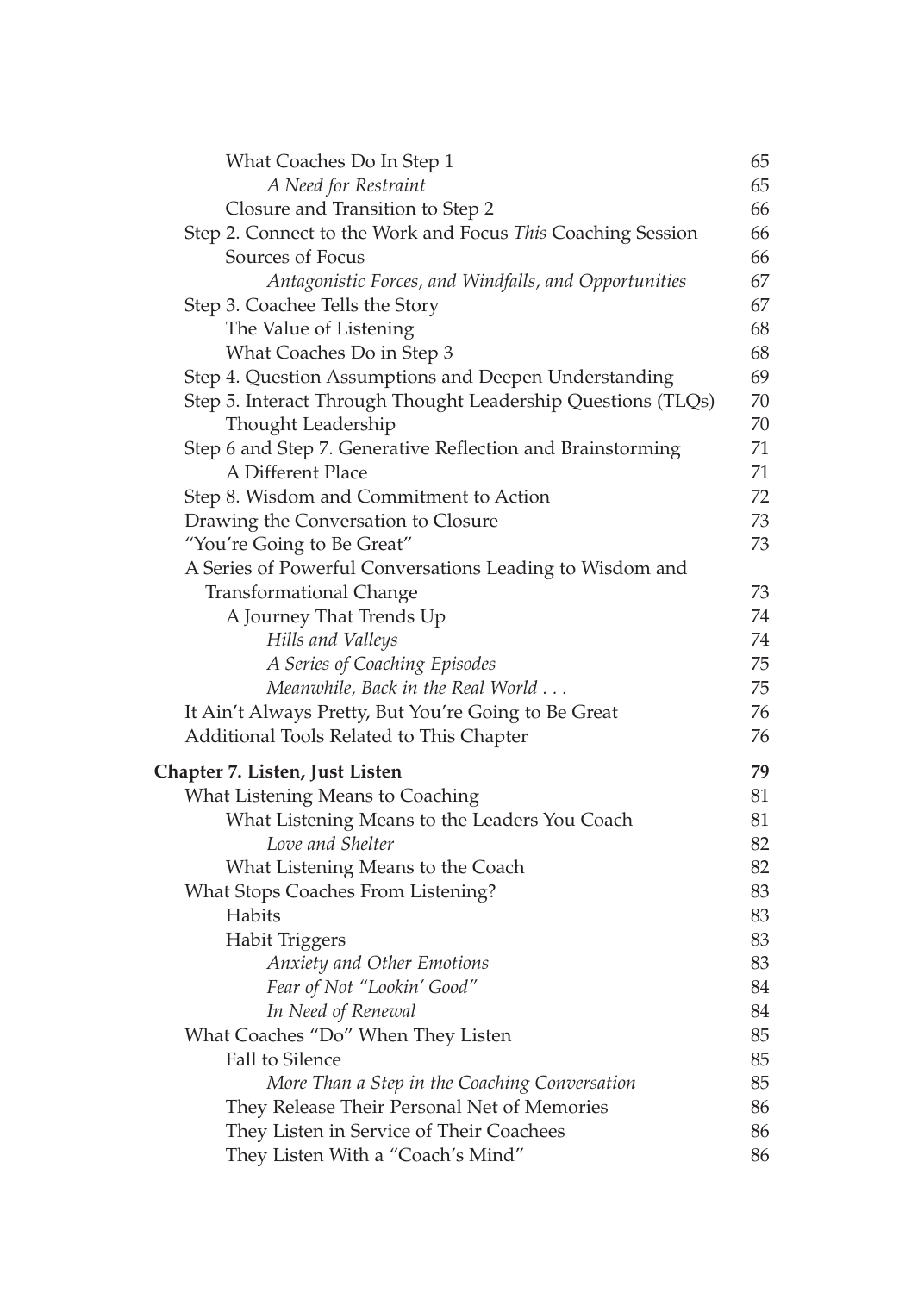| Listening and Leaders Who Coach                                                                | 88  |
|------------------------------------------------------------------------------------------------|-----|
| Return to Listening                                                                            | 88  |
| Listening Is the Gatekeeper to Great Coaching                                                  | 88  |
| <b>Chapter 8. Question Assumptions and Deepen Understanding</b>                                | 89  |
| Transition From Step 3 to Step 4                                                               | 90  |
| Communication Skills Used by Coaches in Step 4                                                 | 90  |
| Summarizing and Paraphrasing Statements                                                        | 91  |
| Questions That Ask for Details and Clarification                                               | 92  |
| What Makes Detail and Clarification                                                            |     |
| Questions Powerful                                                                             | 93  |
| <b>Examples of Detail Questions</b>                                                            | 93  |
| <b>Examples of Clarifying Questions</b>                                                        | 94  |
| The Ladder of Inference                                                                        | 94  |
| Understanding the Ladder of Inference                                                          | 95  |
| How Coaches Use the Ladder of Inference                                                        | 96  |
| The Coaching Conversation in Step 4                                                            | 97  |
| Step 4 Pitfalls                                                                                | 99  |
| Pitfall 1. Asking for Details or Clarification                                                 |     |
| Out of a Voyeuristic Need to Know                                                              | 99  |
| Pitfall 2. Asking Questions Based on Past Personal                                             |     |
| Experiences Instead of From the Context of Coachees                                            | 100 |
| Pitfall 3. Prematurely Introducing New Ideas                                                   | 100 |
| Pitfall 4. Rushing Coachees to Action                                                          | 101 |
| Readiness for Step 5                                                                           | 101 |
| <b>Chapter 9. Thought Leadership Questions</b>                                                 | 103 |
| <b>Inspired Thought</b>                                                                        | 103 |
| A Coaching Scenario: Meet "Caroline"                                                           | 104 |
| Adding Step 5 to the Powerful Coaching Conversation                                            | 105 |
| Sample Thought Leadership Questions for Caroline<br>The Magic of Thought Leadership Questions: | 105 |
| How the Mind Works                                                                             | 106 |
| Thought Leadership Questions Lead to                                                           |     |
| Thoughtful Leadership                                                                          | 106 |
| Coaches Lead With Thought Leadership Questions                                                 | 108 |
| Ownership, Action, Accountability                                                              | 109 |
| Using Thought Leadership Questions for Good                                                    | 109 |
| Deep Wells of Knowledge                                                                        | 111 |
| <b>Chapter 10. The Jaunty Walk</b>                                                             | 113 |
| The Jaunty Walk                                                                                | 114 |
| Step 6. Generative Thinking                                                                    | 114 |
| Possibilities Emerge                                                                           | 114 |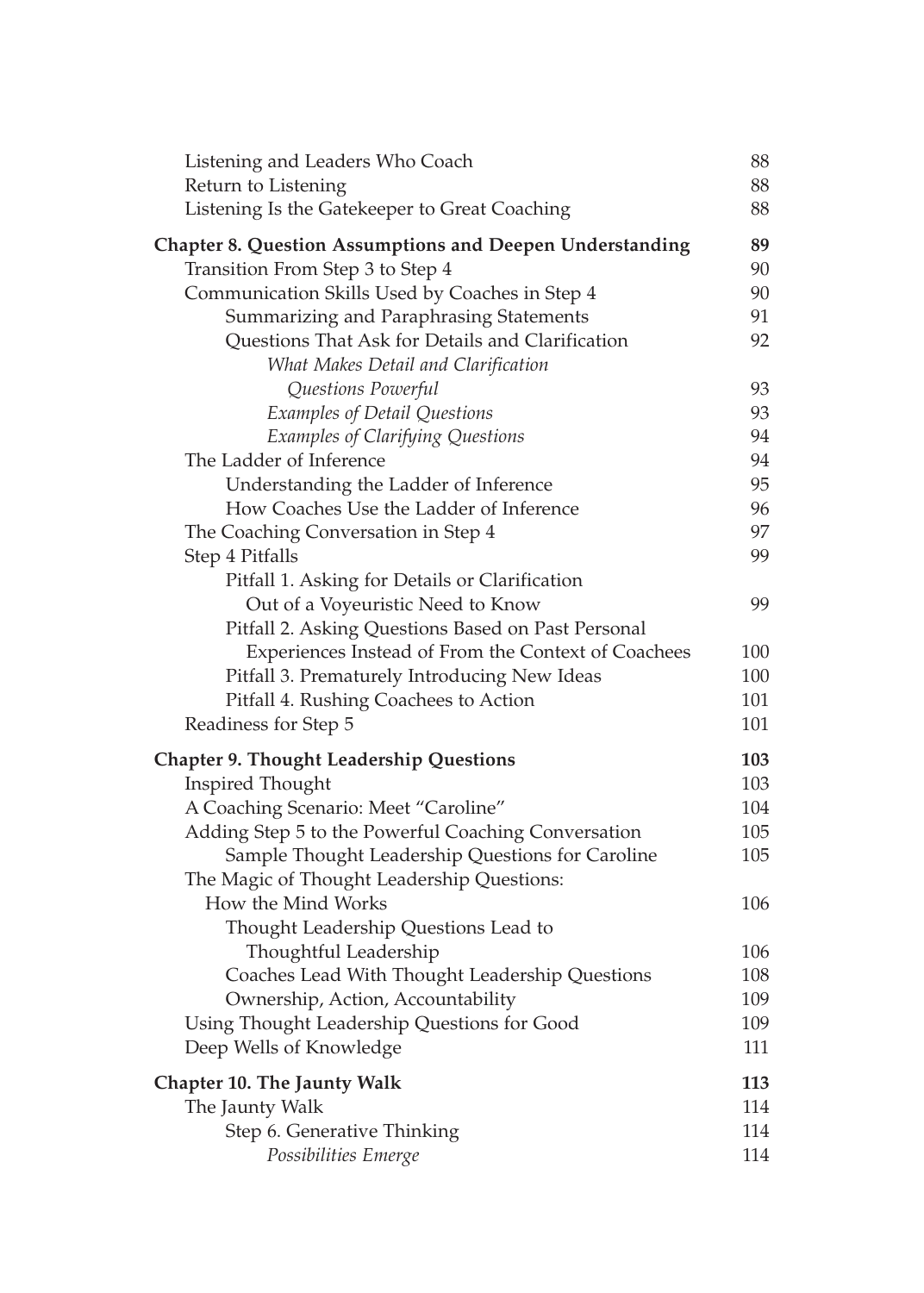| Initiating Step 6                       | 115 |
|-----------------------------------------|-----|
| Acknowledge the Shift                   | 115 |
| Step 7. Brainstorming Options           | 115 |
| Initiating Step 7                       | 116 |
| Step 8. Wisdom and Commitment to Action | 116 |
| No Second-Guessing                      | 117 |
| You're Going to Be Great                | 117 |
| A Coaching Scenario: Meet "Adam"        | 117 |

#### **PART IV. PROGRESS**

| <b>Chapter 11. Monitoring the Results of Leadership Coaching</b> | 125 |
|------------------------------------------------------------------|-----|
| Is Leadership Coaching Operating as Expected?                    | 126 |
| Feedback Inherent in the Coaching                                |     |
| Agreement and the First 100-Day Plan                             | 127 |
| Throughout Coaching Engagements                                  | 127 |
| At the End of Coaching Engagements                               | 128 |
| Do Leaders With Coaches Create Results for                       |     |
| the Organization?                                                | 129 |
| A Scenario                                                       | 129 |
| Project Indicators                                               | 129 |
| Organizational Indicators                                        | 130 |
| Student Achievement Indicators                                   | 130 |
| Link Back to Coaching                                            | 131 |
| Here Comes the Tricky Part                                       | 131 |
| <b>Chapter 12. Start a Coaching Movement</b>                     | 133 |
| Remember When We "Did" Coaching?                                 | 133 |
| Organizational Considerations That Support                       |     |
| Leadership Coaching                                              | 134 |
| Focus Coaching on Critical Initiatives                           | 134 |
| Align the Culture to Coaching                                    | 134 |
| Sources of Workplace Energy and Joy                              | 135 |
| Reframe Leadership Coaching                                      | 137 |
| <b>Battle Busyness</b>                                           | 137 |
| Embrace Models of Job-Embedded                                   |     |
| Professional Development                                         | 137 |
| Support Innovation and Experimentation                           | 137 |
|                                                                  |     |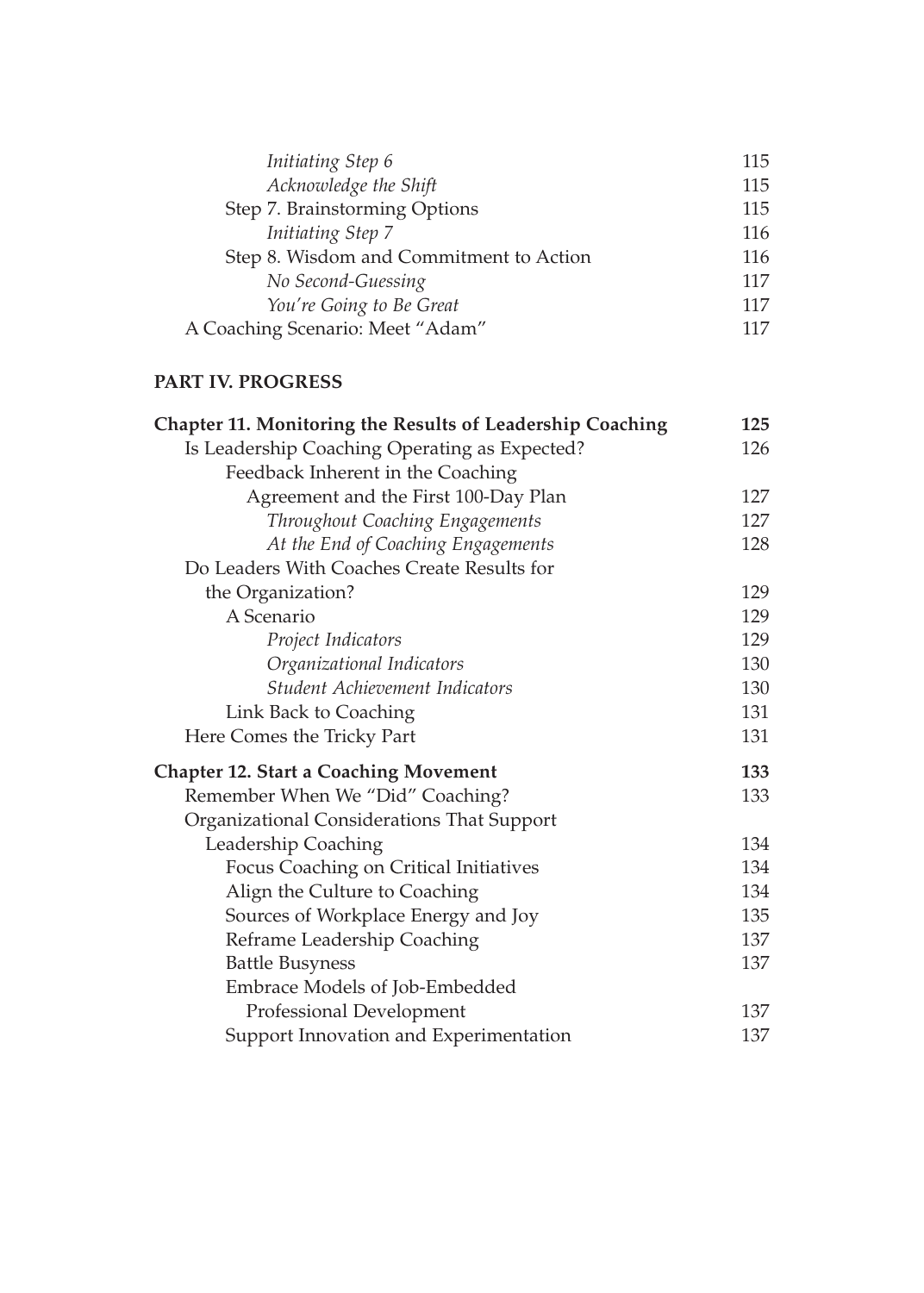| Provide Professional Development in           |     |
|-----------------------------------------------|-----|
| Leadership Coaching                           | 138 |
| A Curriculum for Leadership Coaches           | 138 |
| Make Leadership Coaching a Presence in Your   |     |
| Organization: A Smattering of Practical Ideas | 139 |
| Final Words                                   | 140 |
| <b>Appendix: Thought Leadership Questions</b> | 141 |
| <b>References</b>                             | 147 |
| Index                                         | 151 |



Tools and additional materials related to *Flywheel* can be accessed at **www.WisdomOut.com**  and at **www.Corwin.com/Flywheel.**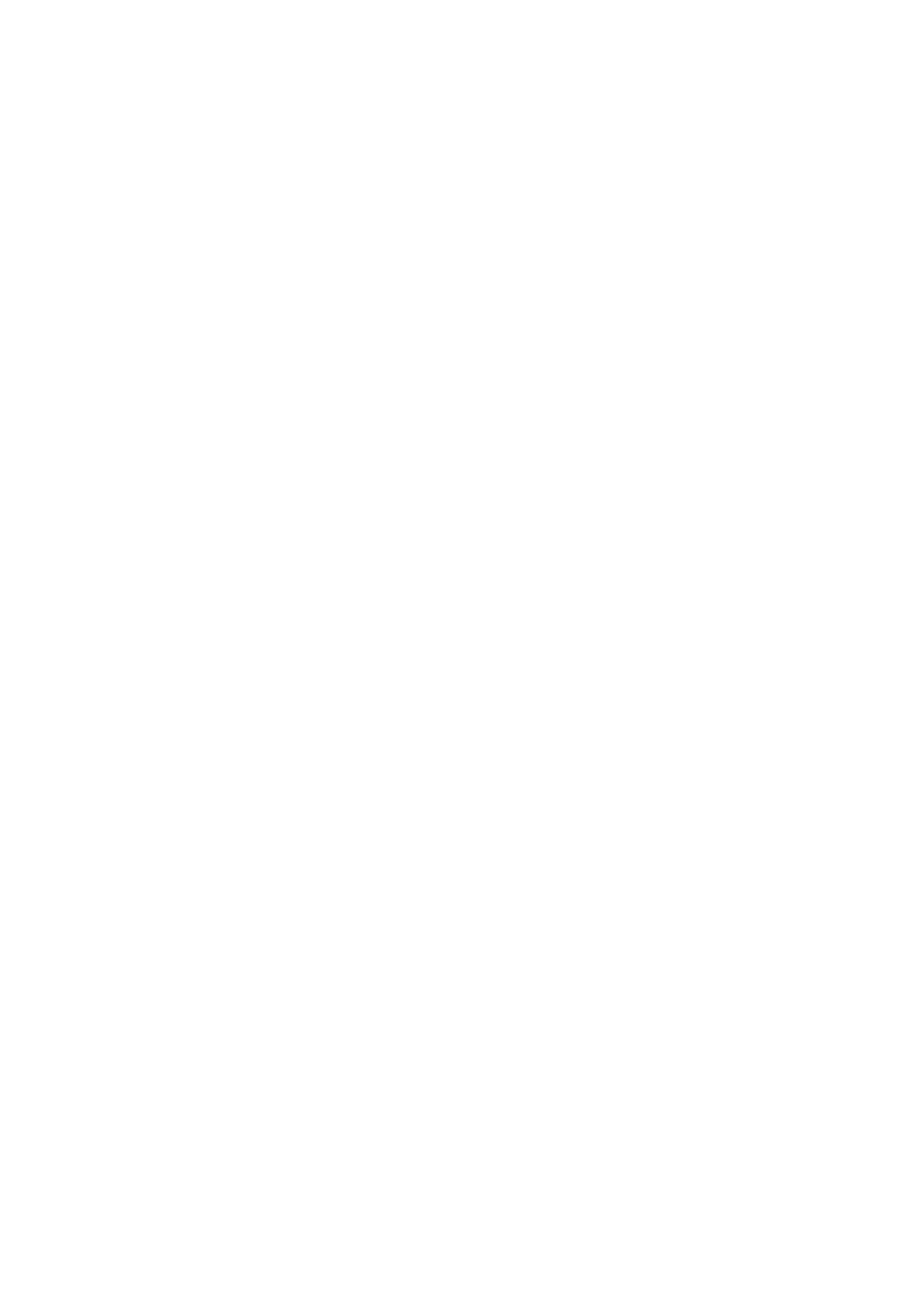### Foreword

ost likely you are holding this book because you are searching for something. That's probably a good sign: real leaders are almost always looking further down the road, beyond what they can currently see. Maybe the thing you are seeking is some wisdom that is just beyond your grasp or maybe it is some truth that you have lost along the way. Perhaps you see that others around you (or who report to you) have great, yet unfulfilled potential. Perhaps you are looking for ways to open the organization so the best ideas and opportunities are heard and realized instead of lost. Whatever it is, Elle Allison-Napolitano understands the journey and from her research and experience she points the way to the path with heart. For Elle, and for you, leadership means finding practical, field-tested ways to empower, to develop, and to support others.

*Flywheel* is the pathway for leaders to learn how to coach others to achieve what they could not, or would not do on their own. At its heart, this is a book about the kinds of skilled conversations and interactions that leaders can have that engage, develop, and empower; it is about how leaders can be transformational coaches.

The title of the book comes from a simple idea of what a flywheel does. In a watch, the flywheel stores and balances energy. In systems, balancing energy is one of the key functions of leadership. But how? *Flywheel* provides a constellation of practical skills, steps, and protocols for leaders to support other leaders through coaching, both formally and informally. Through examples, stories, and research, Elle Allison-Napolitano provides a set of coaching skills that are nothing short of transformational. Here you will learn how to go beyond putting out fires and managing the status quo. Leaders who embrace this practice find ways to be more conscious and present and they are more ready to help others face and meet the challenging realities of the 21st century.

To do this successfully and ecologically requires a frame of mind that is open to the kinds of game-changing initiatives that make a real and meaningful difference. Transformational coaching unearths and challenges limiting assumptions, as by definition, it must. It also means leaders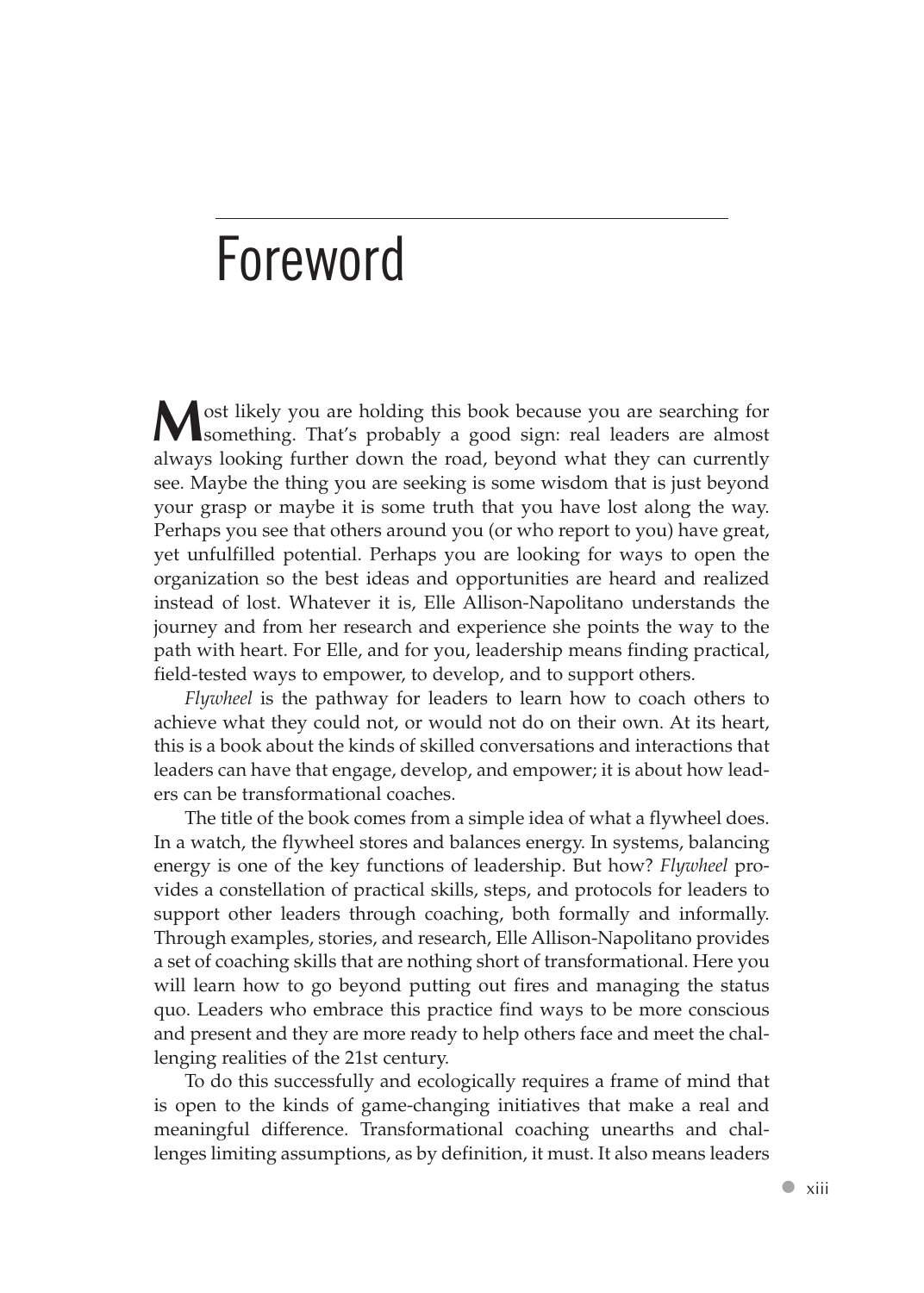must have specific, hands-on skills and protocols right from the start. In *Flywheel* you will learn about when, where, and how to listen well, and why this is such a demanding essential leadership skill. In addition, you will learn how to deepen and assure understanding, and the power and skills of asking real questions that foster thinking, learning, and problem-solving.

Leaders step forward to start, revitalize, and champion organizational initiatives for positive change. In the Flywheel model, this means having real, concrete projects with deadlines, deliverables, and real-life effects. It also means leaders need practical protocols like the eight steps of the Powerful Coaching Conversation, and ways to initiate a coaching contract. It means developing and helping others develop the passion for doing "the greater good" instead of "business as usual." This work provides templates, diagnostic charts, protocols, and other tools to facilitate these kinds of important coaching conversations.

We have known Elle Allison-Napolitano for more than 20 years; we first met her in her role as supervisor of school improvement. She has always been an advocate for the kinds of developmental interventions outlined and explained in this book. Her life journey has followed this path with depth, authenticity, and integrity. Her work has taken her all over the planet and has been dedicated to this, whether it has been in her role as school leader, as coach, or as an international consultant. All of these endeavors, and her work at Wisdom Out reflect not only practical hard-won lessons that she is willing to so generously share, but also her delightful, brilliant, and engaging personality. Elle is an engaging storyteller, an amazing teacher, and a wonderful person. You will get to know and learn from her in this book, and you will be better for it. And it will take work.

We recommend this work wholeheartedly and without reservation of any kind.

> *—Rob and Kathy Bocchino Heart of Change Associates Carolina Beach, North Carolina, 2013*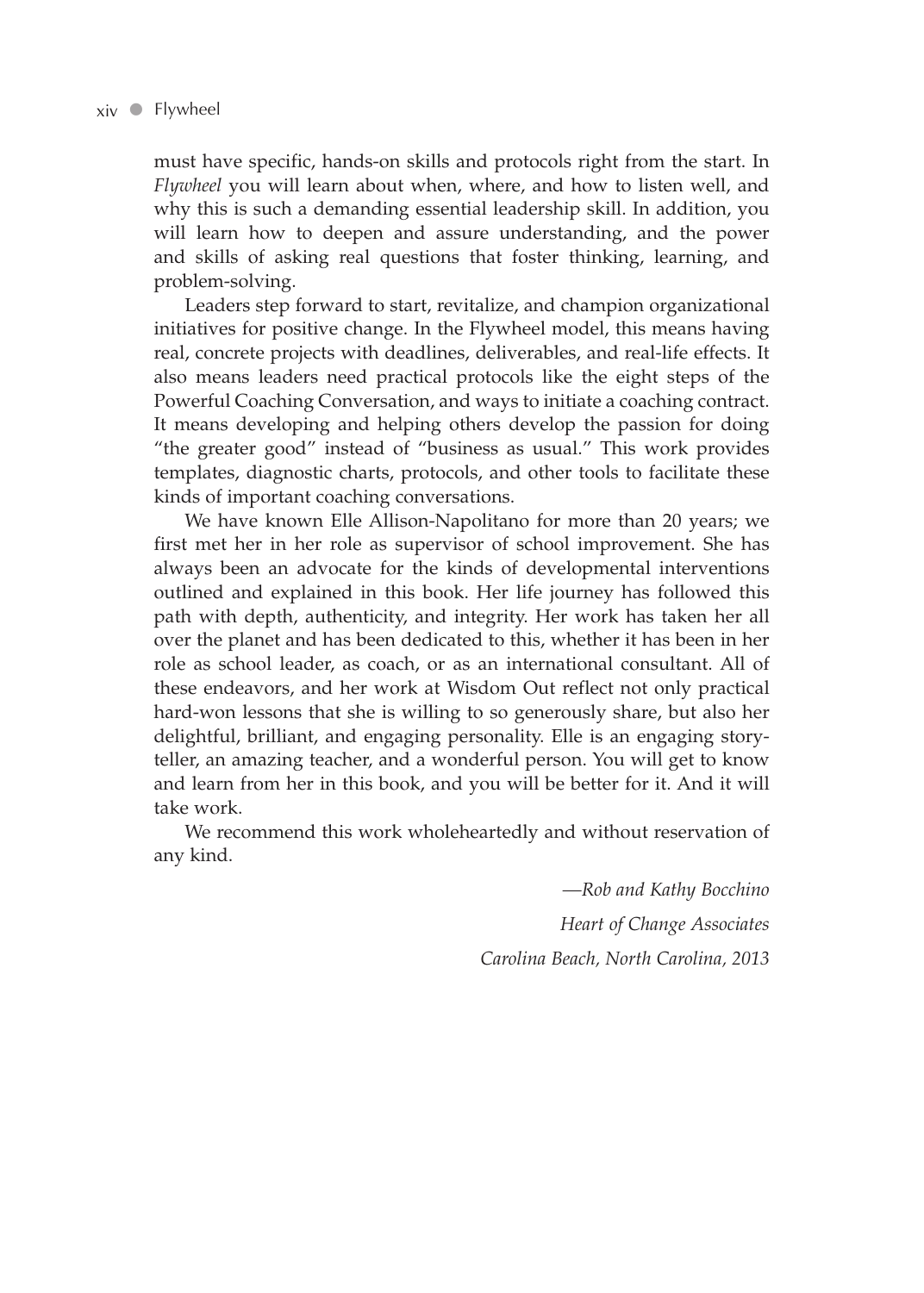### Preface

**F**ollowing a conference where I led a breakout session on the topic of lead-<br>ership coaching, a superintendent from the audience who was particularly enthused about the exercises on listening I conducted with the group, took me aside to share a personal story. "Joe" told me he was lucky to work in his district with so many people who were true leaders in every sense of the word. However, as Joe tells the story, this wasn't always the case, and he takes most of the blame for it. He said, "I knew I was working with administrators and teachers who were smart, well-educated, and experienced. And yet, they were always incredibly busy and overwhelmed. They were good at putting out fires, but they did not build the future." One day, Joe went to work with a bad case of laryngitis. He literally could not talk, he could only listen. He made a sign for his door that said, *"I have laryngitis and I can't talk. You can still meet with me, but all I can do is listen—sorry."*

When a few of his colleagues stopped by and joked with Joe about how good it felt to talk when he could not do anything but listen, he smiled and nodded. But, by the time the tenth person came by and made the same joke, it suddenly dawned on him: he was a poor listener. As the day went on, something else became clear to Joe. The people he worked with were full of good ideas, creativity, and passion for their work and for education. It's just that he never listened long enough for them to get that far in the conversation. That day, Joe made a commitment to learn how to listen, and that led him to discover what it meant to be a leader who is also a coach. "I have to wonder," Joe told me with a shake of his head, "what did I prevent people from contributing, before I saw myself as a coaching leader?"

#### **WHY FLYWHEEL, WHY NOW**

Admittedly, I am a coaching geek. I love all things coaching and I never cease to be fascinated and downright thrilled by the effect coaching has on leaders who are determined to make a big difference in their organizations. In education, this translates to benefits for students—and who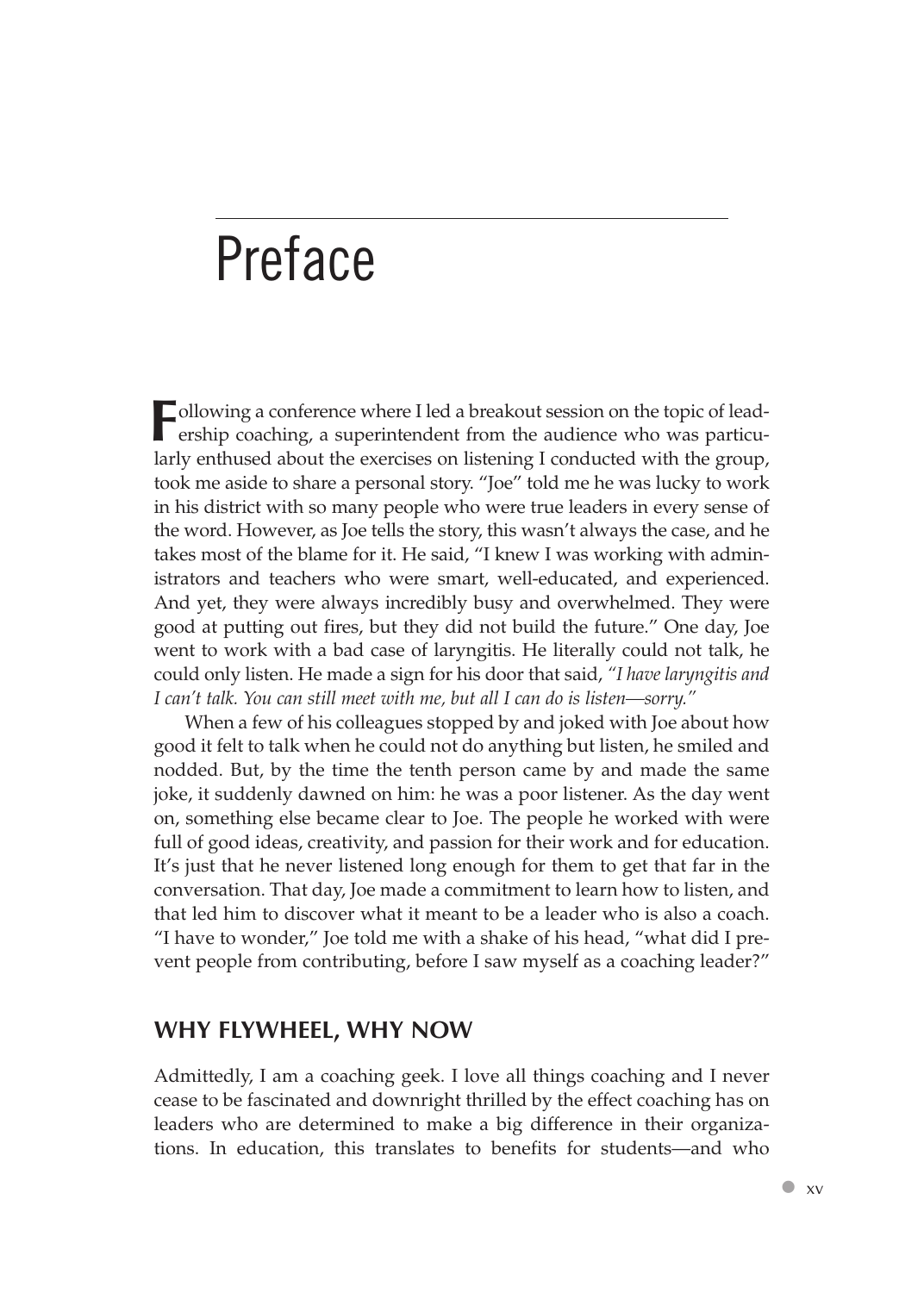wouldn't be impressed by leadership that empowers young folks to make good lives for themselves?

I invented Flywheel so that leaders can make big moves in education and in their lives. Interestingly enough, big moves that make a difference in education require incredible and sustained focus, without which deep implementation is never achieved. Mike Schmoker makes this point early in his book titled *Focus* (2011). Schmoker says that if educators really want to improve schools, they need to focus on well-known approaches, specifically, "a common curriculum, sound lessons, and authentic literacy" (p. 9). Schmoker's point is that educators already know what works. As he sees it, the problem is that "we have never fully clarified them or obsessed over their implementation." Leadership coaching is a personalized strategy for just that—for mobilizing the energy of leaders to obsess on deep implementation of what works and for taking action to make systemic and sustainable change.

#### **Flywheel?**

It was a high school physics teacher in one of my workshops a few years ago who made the observation that leadership coaching was a "flywheel" to the hard work of leaders. Flywheel? This teacher, who was at the helm of his school's transformation to a science magnet center explained to me that a flywheel is a mechanical invention that stores energy, which can be called on and used to keep things moving when the energy source is no longer available. Aha! I know about flywheels from those grueling spin classes I take at the gym. If you've ever been in a spin class, most likely the stationary bike you rode utilized a large single flywheel that you could adjust to simulate the demands of the open road, from a nice flat course (where the flywheel is transferring a lot of energy to the pedals) to a steep hill (where less energy is transferred to the pedals). For the physics teacher in my coaching class, coaching conversations created energy for him energy for sustaining the obsessive focus that Mike Schmoker writes about.

#### **WHAT MAKES FLYWHEEL DIFFERENT FROM OTHER LEADERSHIP COACHING APPROACHES**

Leadership coaching is not a new idea. Every professional field, including education, cares about developing leaders who are capable of managing complex systems. But, while traditional leadership coaching programs focus on increasing personal and organizational performance (Storber & Grant, 2006), Flywheel is an approach to leadership coaching that expands the expectations of leadership from managing the inevitable challenges of day-to-day operations, to developing leaders capable of changing the organization for the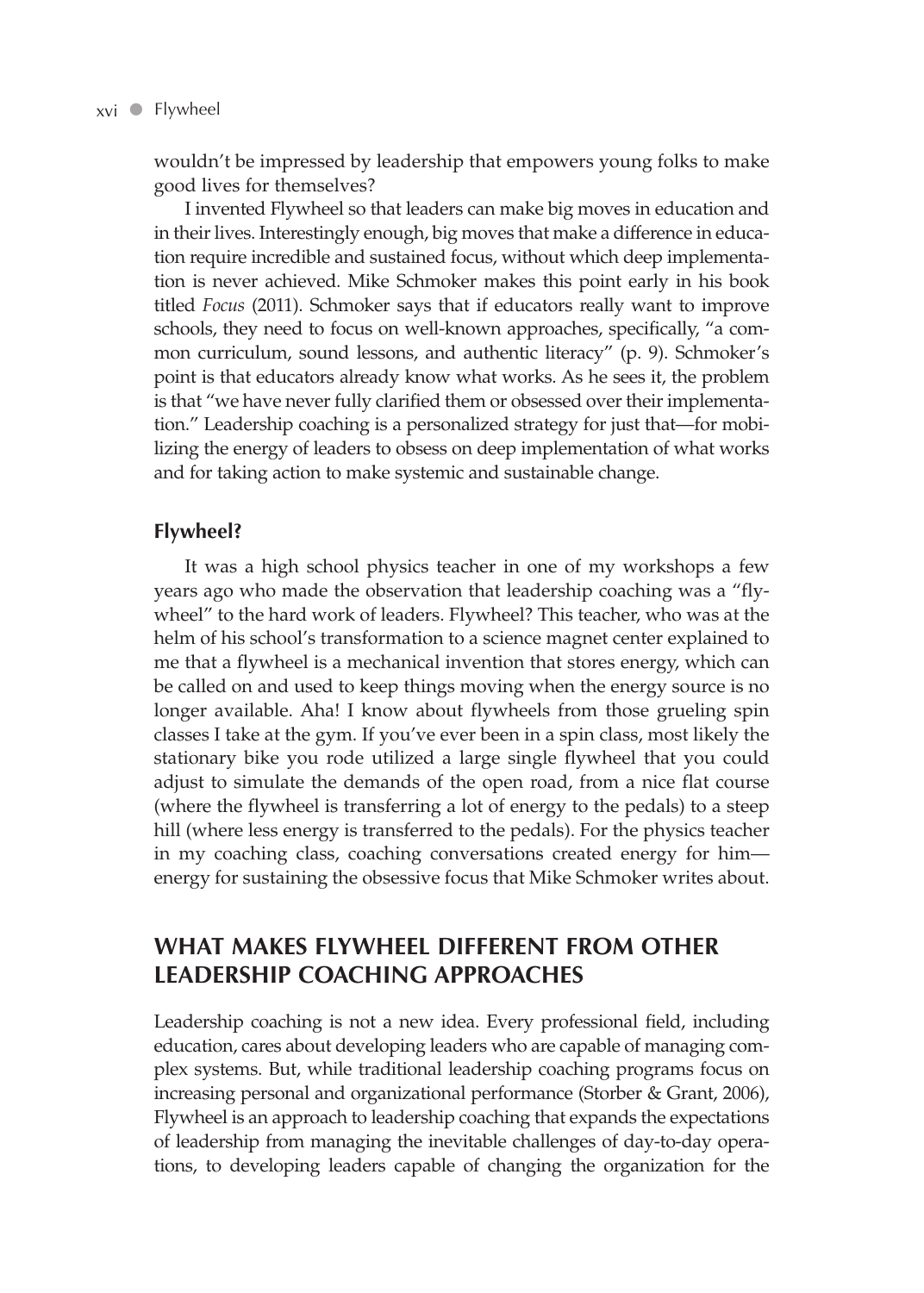better. Grounded in ideas from transformation theory, Flywheel is geared for leaders who are at the helm of important work, especially when they begin important projects or take current initiatives to deeper levels of implementation.

Flywheel is an approach to leadership coaching that expands the expectations of leaders from managing the inevitable challenges of day-to-day operations, to developing leaders capable of changing the organization for the better.

#### **A Transformational Approach**

In his book *Education Unbound*, Frederick Hess (2010) candidly writes, "The biggest challenge we face is not a lack of potential practices or good ideas, but systemic rigidity that makes it difficult to execute even smart solutions with discipline and focus" (p. 130). Hess's observation

draws to mind Einstein's famous quote, "You cannot solve a problem from the same consciousness that created it. You must learn to see the world anew." Thus, Flywheel embraces a transformational approach to change. This means that it employs tools and processes that pierce the limiting assumptions that prevent people and systems from discovering breakthroughs and solving the most vexing problems in education. It provides a way for leaders to *do* meaningful work while simultaneously *becoming* leaders

#### WHAT MAKES FLYWHEEL DIFFERENT FROM OTHER LEADERSHIP COACHING MODELS

- 1. It develops leadership for change, not just managing day-to-day challenges.
- 2. It's geared especially for leaders at the helm of crucial projects in the organization.
- 3. It's designed for any leader at any level in the system, not limited to administrators.
- 4. It seeks to rewire the system for sustainable change—not just implement good ideas that never take hold.
- 5. It helps leaders deepen their leadership abilities through focus on real work and real issues in the organization.

who do meaningful work and who rewire the organization to support and sustain new ways to assure that schools work for all students.

Flywheel is also different from many other leadership coaching models in that it is not limited to leaders in formal administrative positions in the hierarchy of the organization. Instead, Flywheel invites leaders at all levels in the system to step up to the helm of important work that actually shapes the future. Regardless of their position in the organization—principals, teacher leaders, administrators (you name it)—Flywheel supports people who see themselves or come to see themselves as activists, innovators, deep implementers, leaders, and change agents.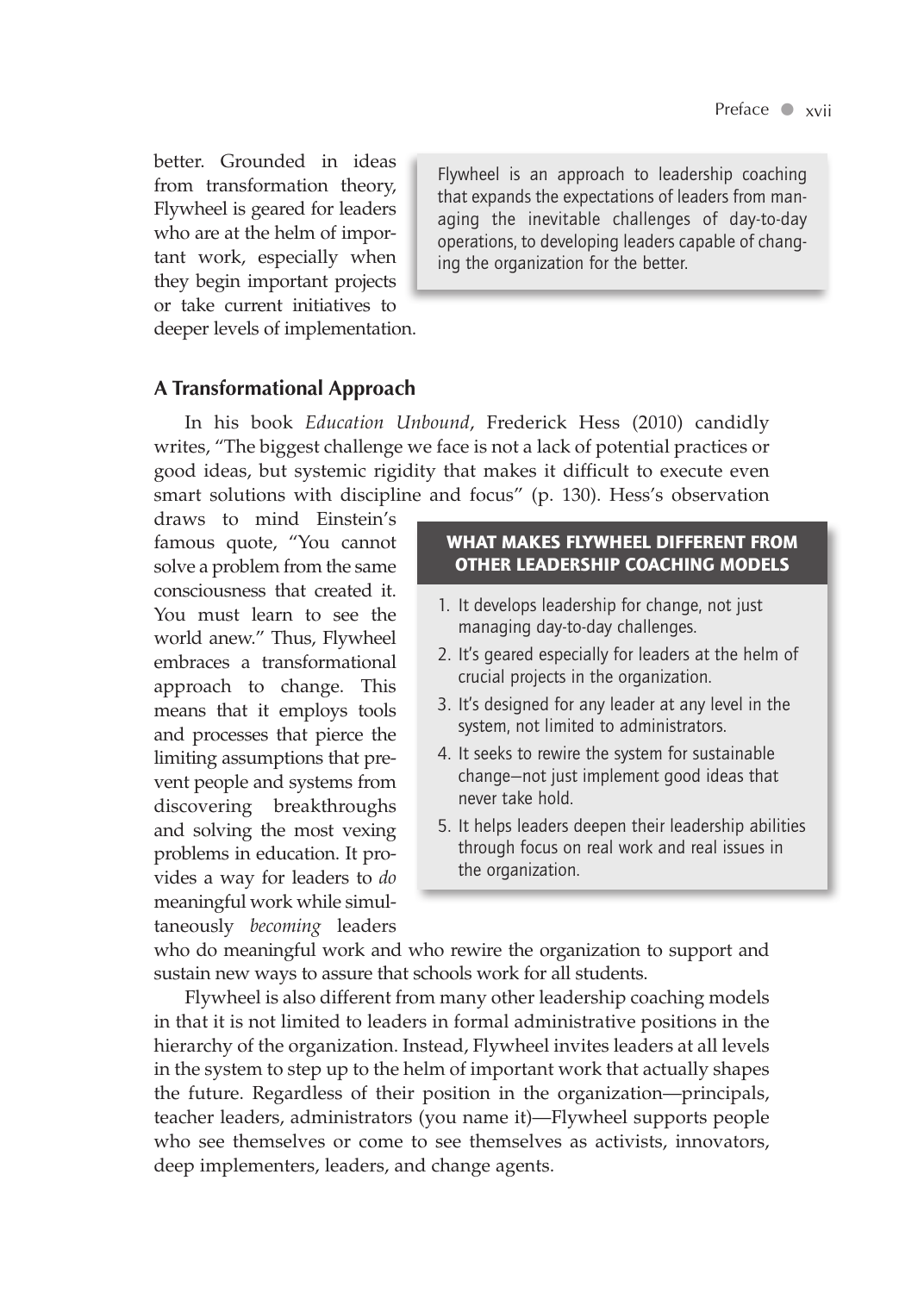#### **THE STRUCTURE OF THIS BOOK**

This book is divided into four main parts:

Part I is called *Promise*, which includes two chapters that describe what a transformational approach to leadership coaching can produce for individuals, leaders, and organizations. The first chapter in *Promise* lays out the concepts of transformation theory and relates them to leadership and to the process of leadership coaching. In this chapter, the story of Carrie and Sarah, two leaders engaged in leadership coaching helps you see transformation theory in action. The second chapter in *Promise* focuses on the benefits that come when all leaders see themselves as coaches. These benefits include jobembedded professional development, developing leadership capacity, and leveraging and sustaining their own energy for important work.

Part II of this book is called *Projects*, and describes the transformational change work most worthy of leadership coaching. Chapter 3 explores how leadership coaches assist leaders in identifying projects that have the potential to change education for a greater good. Chapter 4 provides ideas and tools for leadership coaches to use to inspire leaders to take action and get important work moving in the first 100 days.

Part III of this book is titled *Practice*. Part III contains the most number of chapters (Chapters 5, 6, 7, 8, and 9), each one focused on the actual process of leadership coaching. My hope is that after you read the chapters in Part III, you begin to use all or some of the ideas to coach your colleagues and peers.

- Chapter 5 is an overview of the Flywheel system. It describes all of the elements to use if you provide long-term coaching to colleagues and peers.
- Chapter 6 takes one of the elements in the system, the Powerful Coaching Conversation, and provides an overview of all eight of the steps in the conversation protocol. In this chapter, there is also a pacing chart that helps you plan out coaching sessions that last anywhere from 30 minutes to 75 minutes.
- Chapters 7 through 10 focus on crucial coaching communication skills.
	- � Chapter 7 is called *Listen, Just Listen* and as you might expect, it focuses entirely on the critical coaching communication skill of listening.
	- � Chapter 8 is called *Question Assumptions and Deepen Understanding*, and teaches you how to use summaries, paraphrases, and to ask clarifying and detail questions in order to help the leaders you coach uncover assumptions and make potentially transformational discoveries. In this chapter you also learn how to use the mental model known as The Ladder of Inference, as a parallel tool for asking questions.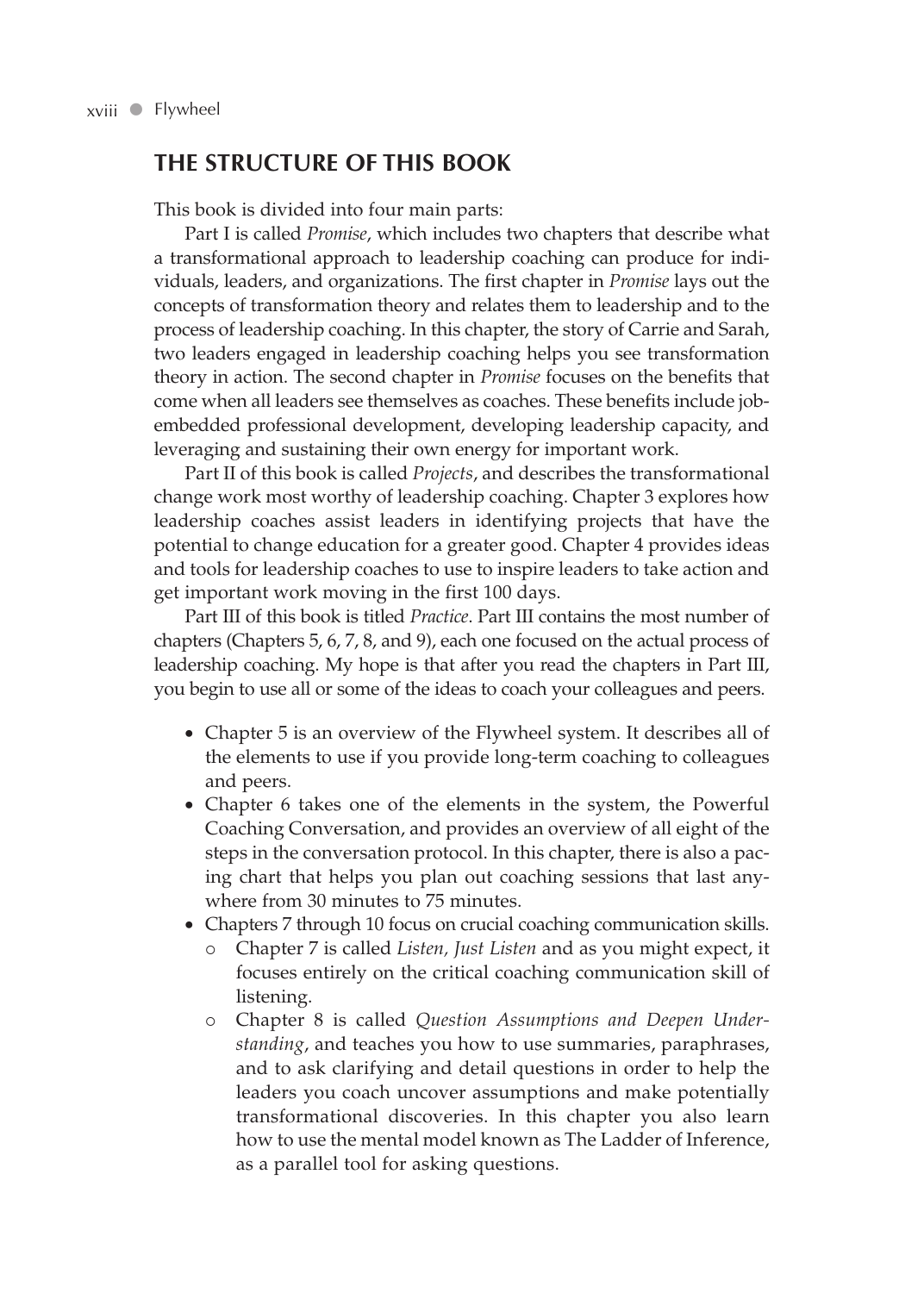- � Chapter 9 is called *Thought Leadership Questions* and teaches you to ask questions that put ideas on the table designed to inspire insight and innovation in your coachees.
- � Chapter 10 is called *The Jaunty Walk*. This chapter pulls together the final stages of the Powerful Coaching Conversation that lead your coachees to make strong commitments to take action, which over time accumulate to the point where real change is visible.

Part IV, *Progress,* contains two chapters and is the final section in this book. Chapter 11 describes considerations and approaches for measuring the impact of leadership coaching. Chapter 12 ends this book with encouragement for making leadership coaching a movement in your organization. It contains myriad strategies that ultimately create a pervasive culture of leadership coaching; a culture where leaders embrace coaching for themselves and for others.

#### **BENEFITS FOR INDIVIDUALS AND ORGANIZATIONS**

The main message of this book is that transformational leadership coaching is an essential strategy for supporting and sustaining educational leaders who are engaged in meaningful work in order to achieve results that change the organization for the better. The benefits from applying the ideas presented in this book are many:

- More people interacting with each other through coaching—an approach that empowers and builds efficacy in others.
- More leaders emerging from within the system to assume positions of leadership.
- More people feeling confident about tackling challenging but important projects to advance the goals of the organization.
- An engaged workforce: employees fully participating in the most important initiatives of the organization.
- Ownership and accountability for important work.
- Increased happiness in the workforce through improved relationships, conversations, and interactions on the job.
- More people interacting with each other in ways that spur innovation.
- More people accomplishing meaningful work.
- Wise and timely decisions and solutions to challenges, quandaries, and problems.
- A renewed workforce with energy to achieve even more meaningful work.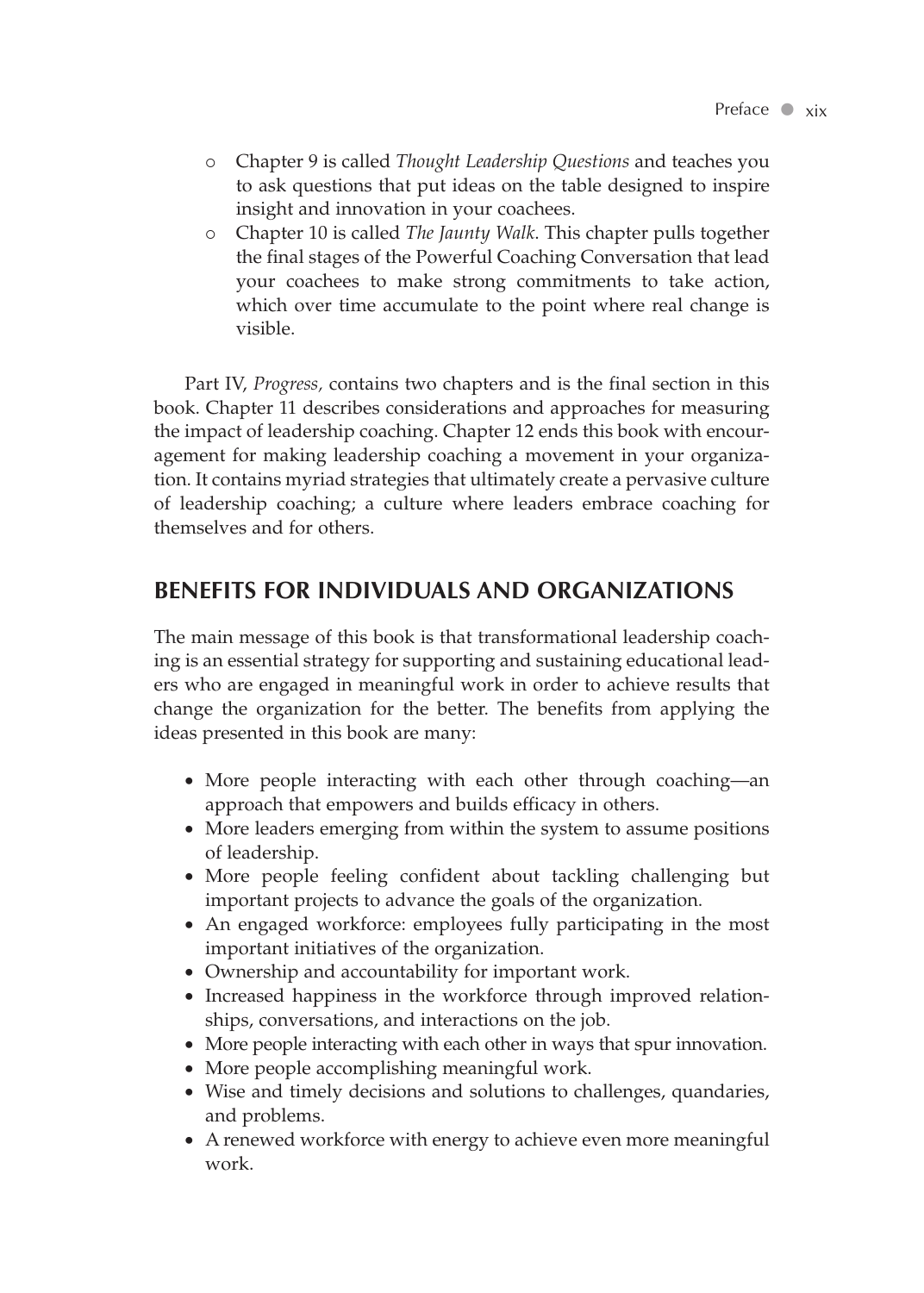#### **WHO THIS BOOK IS FOR**

This book is for anyone who wants to know how to use a transformational approach to leadership coaching in order to engage, influence, and support their peers and colleagues as they accomplish meaningful work. In education, leaders who want to add coaching to their leadership repertoire come from the site level, district level, state level, and university level. These savvy leaders understand that their primary job is to develop the leadership capacity of the people they work with and/or supervise, and they want to learn how to coach others on the job, and on the fly.

Specifically, these groups of leaders will find value in reading *Flywheel*:

- 1. Administrators and teacher leaders who want to add coaching as a leadership strategy for supporting and sustaining colleagues, peers, and direct reports. These individuals are principals, assistant principals, deans, department chairs, teacher leaders of professional learning communities, superintendents, assistant superintendents, regional directors, program supervisors, and curriculum coordinators.
- 2. Individuals who identify themselves as coaches and for whom coaching is one of their primary responsibilities. These coaches may work internal or external to the school/district/university/ organization or they may work for an agency that provides leadership coaching to leaders in these systems.
- 3. Supervisors/directors/mentors of coaching programs who make decisions about the professional development they wish to provide for the coaches they supervise.
- 4. Senior leaders who want to create a culture of coaching to build leadership capacity throughout the organization, and who want the administrators they employ to adopt a coaching approach in their management/ leadership style as they work with the people they supervise.
- 5. Leaders who want to know what to expect from a leadership coach, should they choose to work with one.

Download tools and access other resources at www .WisdomOut.com and at www.Corwin.com/Flywheel.

#### **OPPORTUNITIES FOR CONTINUED LEARNING**

In addition to the many tools found between the covers of this book, I also invite you to come to

www.Corwin.com/Flywheel and to www.WisdomOut.com to download them for handy and convenient use. When you visit the Wisdom Out website, you also have the chance to register for complimentary webinars on leadership and leadership coaching that further illuminate the ideas presented in this book.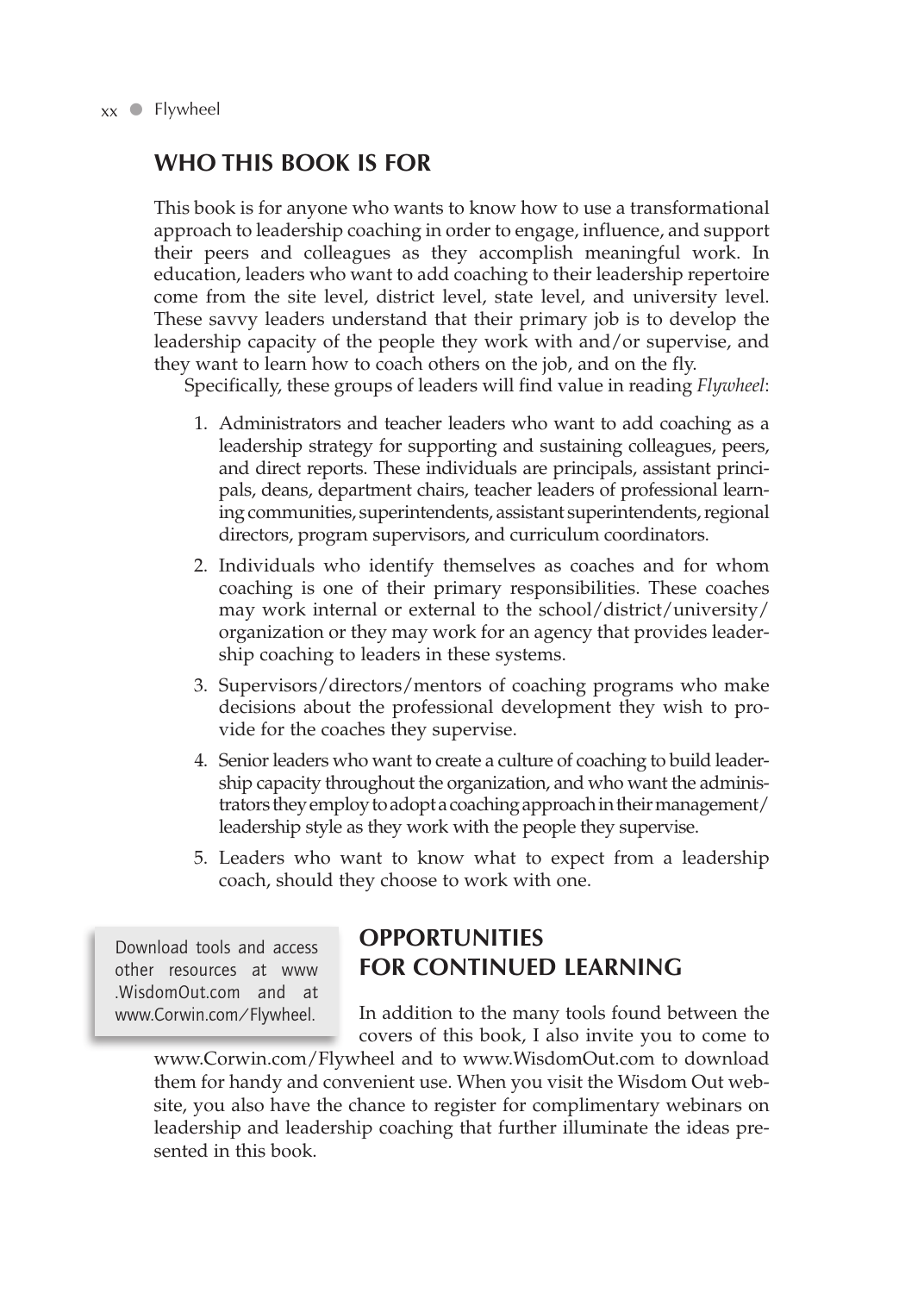### Acknowledgments

**F**irst, my gratitude goes to the many educators who have attended my workshops to learn the skills of leadership coaching, and to the leaders who allow me to serve as their leadership coach. The narratives in this book are really their stories; this book is just a conduit for their wisdom.

I also wish to acknowledge a number of individuals whose influence on me is seen on the pages of this book: Michael Fullan, Mike Schmoker, Peter Senge, Paul Axtell, Frederick Hess, Ron Richards, Jody Leinenwever, Tracee Grigsby-Turner, Sue Page, Maggie Cuellar, Janine Hoke, Doreen Corrente, Debbie Lee, Rob and Kathy Bocchino, Bette Frasier, and Len Dose.

I owe the reality of this book to the kind judgment of Arnis Burvikovs and Desirée Bartlett from Corwin. Arnis first gave me the green light to write it when he contacted me to ask if I would write a different book. He and Desirée gave their hearty support to me as I produced both. Also from Corwin, I am grateful to the coordination, editing, and production work of Mayan White, Ariel Price, Melanie Birdsall, Kim Greenberg, Lauren Schroeder, and Janet Ford.

Finally, I thank my smart and handsome husband Len who *always* supports me and never complains about my writing schedule. He pays attention to my ideas, asks me great questions, makes me laugh, removes obstacles, keeps everything running in the house, takes me on surprise dates, amuses the dog, and cooks pasta for us every single Friday night.

#### **PUBLISHER'S ACKNOWLEDGMENTS**

Corwin gratefully acknowledges the contributions of the following reviewers:

Dr. Ann W. Davis Clinical Assistant Professor The University of North Carolina at Greensboro Greensboro, NC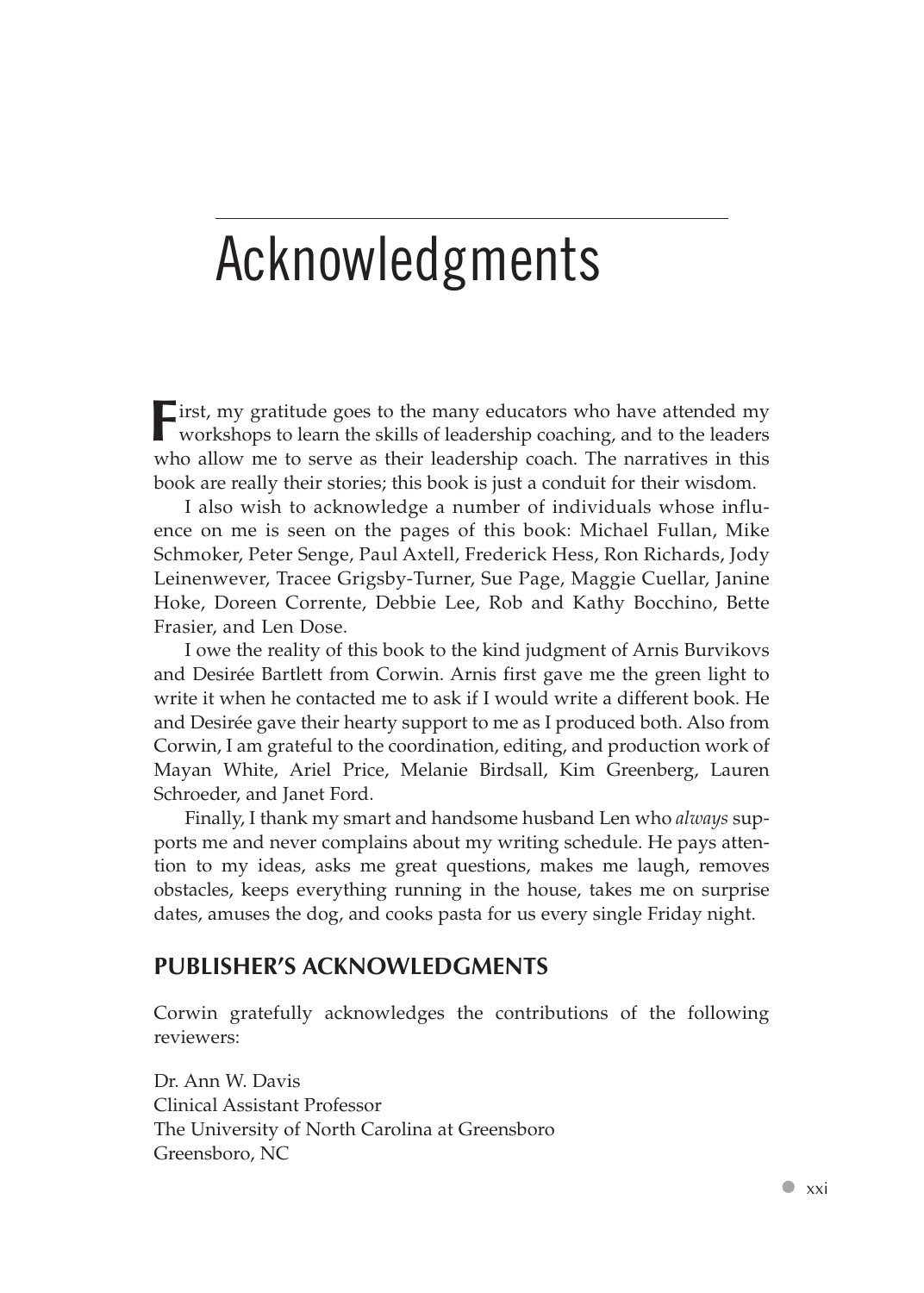xxii ● Flywheel

Jason Ellingson Superintendent Collins-Maxwell CSD Maxwell, IA

Laura Flynn Instructional Coach Los Ranchos Elementary School Albuquerque, NM

Dr. Tracee Grigsby-Turner Supervisor of Professional Development Alief ISD Houston, TX